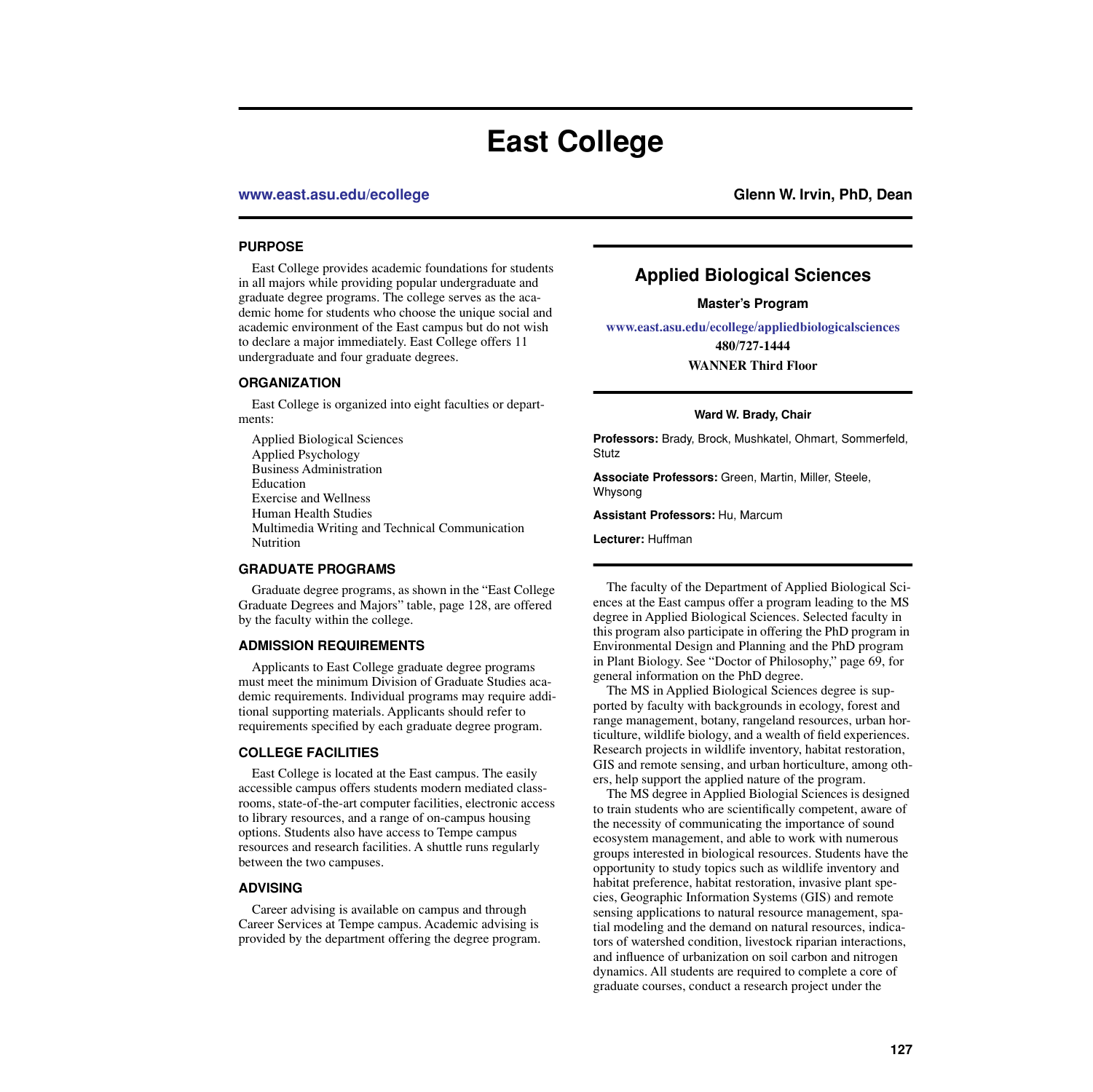<span id="page-1-0"></span>

| Major                                             | Degree           | Concentration <sup>1</sup>                                                                       | Administered By                                     |
|---------------------------------------------------|------------------|--------------------------------------------------------------------------------------------------|-----------------------------------------------------|
| <b>Applied Biological Sciences</b>                | MS               | GIS/remote sensing, natural resource<br>management, or range ecology                             | Department of Applied Biological<br><b>Sciences</b> |
| <b>Applied Psychology</b>                         | <b>MS</b>        |                                                                                                  | <b>Faculty of Applied Psychology</b>                |
| Curriculum and Instruction                        | MEd              | English as a second language,<br>instructional media in K-12 schools, or<br>professional studies | <b>Faculty of Education</b>                         |
|                                                   | PhD <sup>2</sup> | Exercise and wellness education                                                                  | Division of Curriculum and Instruction <sup>2</sup> |
| Environmental Design and<br>Planning <sup>2</sup> | PhD              | Design; history, theory and criticism; or<br>planning                                            | Committee on Environmental Design<br>and Planning   |
| Exercise and Wellness                             | MS               |                                                                                                  | Department of Exercise and Wellness                 |
| <b>Nutrition</b>                                  | <b>MS</b>        |                                                                                                  | Department of Nutrition                             |
| <b>Physical Education</b>                         | <b>MPE</b>       |                                                                                                  | <b>Faculty of Education</b>                         |
| Plant Biology <sup>2</sup>                        | <b>PhD</b>       |                                                                                                  | School of Life Sciences (Tempe campus)              |
|                                                   |                  |                                                                                                  |                                                     |

### **East College Graduate Degrees and Majors**

<sup>1</sup> If a major offers concentrations, one must be selected unless noted as *optional*.

<sup>2</sup> Doctoral courses for this interdisciplinary program administered by the Tempe campus are offered at the East campus.

direction of a faculty member, and prepare and defend a research thesis.

### **MASTER OF SCIENCE**

**Admission.** Applicants to the program are expected to meet the minimum requirements for admission to the Division of Graduate Studies. In addition, scores from the Graduate Record Examination or Miller Analogies Test are required. Applicants are expected to have completed 18 semester hours in environmental and biological sciences or closely related courses. Applicants not meeting these requirements may be considered for admission with deficiencies.

Submit the following separate application materials to

DEPARTMENT OF APPLIED BIOLOGICAL SCIENCES ARIZONA STATE UNIVERSITY 7001 E WILLIAMS FIELD ROAD MESA AZ 85212

1. a statement of intent (maximum 600 words) explaining

(*a*) the applicant's interest in applied biological sciences,

(*b*) the applicant's academic background, and (*c*) the applicant's educational objectives;

- 2. three letters of recommendation from references who are qualified to comment on the applicant's potential in the selected area of study; and
- 3. a résumé.

**Application Deadlines.** For fall enrollment, application materials are due in the Department of Applied Biological Sciences, and Division of Graduate Studies on March 15.

For spring enrollment, application materials are due in the Department of Applied Biological Sciences, and the Division of Graduate Studies on October 15.

**Selection Procedures and Notifications.** School faculty evaluate the applications and supporting materials and recommend to the Division of Graduate Studies whether the

applicant should be granted regular or provisional admission or if admission should be denied. If admission is provisional, the Division of Graduate Studies specifies in its letter of admission the provisions to be met to gain regular status. The school informs successful applicants of the procedures for enrollment.

**Program of Study.** A minimum of 30 semester hours of approved graduate course work is required. All students are required to complete a nine-semester-hour core curriculum. A minimum grade of "B" (3.00) is required in all core courses. First-year students are expected to complete either ABS 540 Plant Responses to Environmental Stress or ABS 550 Vegetation Dynamics, ABS 551 Advanced Environmental Analysis, and ABS 591 Seminar. Second-year students are required to complete ABS 691 Seminar in the fall semester. All students are also expected to complete a minimum of three semester hours of research and three semester hours of thesis. The remaining hours (15 semester hours) are chosen to support the student's educational objectives.

### **Foreign Language Requirements.** None.

**Comprehensive Examination.** None.

**Thesis Requirements.** A thesis is required.

**Final Examination.** A final oral examination covering the thesis and related subject matter is required.

### **RESEARCH ACTIVITY**

The faculty of the Department of Applied Biological Sciences are engaged in a number of research projects of global, national, regional, or state importance. Scholarship in service to community is the hallmark of a state-supported university and continues to be in East College.

A few examples of this scholarship are a project involved in "The Adaptation of Sonoran Desert Vegetation to Wildfire on the Tonto National Forest"; a "Wildlife Vegetation Inventory for Northern Phoenix"; "Relationships of Temperate Legumes in North America and Eurasia"; "Flora of the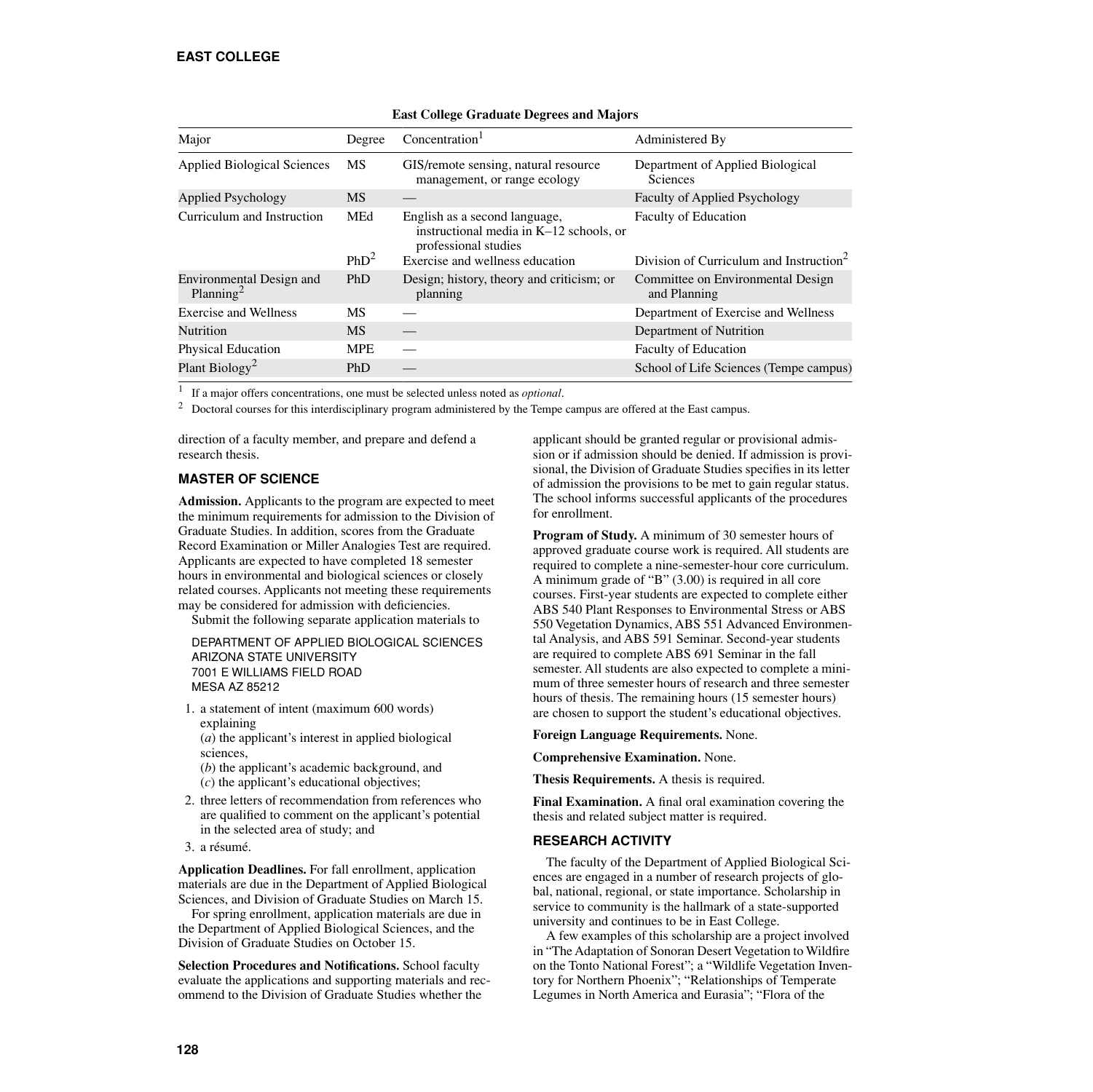Usery Mountains, Maricopa County"; an extensive program in "Transborder Watershed Resources"; and an investigation into the "Effects of Livestock Use Levels on Riparian Trees on the Verde River"

### **APPLIED BIOLOGICAL SCIENCES (ABS)**

### **ABS 402 Vegetation and Wildlife Measurement. (3)**

*spring*

Vegetation inventory, sampling, monitoring, and evaluation. Methods of estimating wildlife populations, activity, and home ranges. Lecture, lab, 1 weekend field trip. Prerequisites: ABS 207, 350, 370.

### **ABS 425 Soil Classification and Management. (3)**

*selected semesters*

Principles of soil genesis, morphology, and classification. Presents management and conservation practices. Prerequisite: ABS 225 (or its equivalent).

### **ABS 430 Watershed Management. (3)**

*selected semesters*

Hydrologic, physical, biological, and ecological principles applied to watershed management. Impact of ecosystem manipulations on water yield and quality. Lecture, 1 weekend field trip. Prerequisite: ABS 225.

### **ABS 433 Riparian and Wetland Ecology. (3)**

*selected semesters*

Functions and components of riparian and wetland ecosystems and the management of these systems. Lecture, field trips. Prerequisite: ABS 370.

### **ABS 434 Soil Ecology. (3)**

### *selected semesters*

Soils viewed in an ecosystem context, soil-plant relationships, nutrient budgets, and abiotic factors that influence soil processes. Lecture, lab, field trips. Prerequisites: ABS 225, 226, 370.

### **ABS 435 Ecological Modeling. (3)**

*fall*

Simulation modeling as a tool to study ecological processes and human impact on ecosystems and organisms. Lecture, lab. Prerequisites: ABS 350, 370.

### **ABS 440 Ecological Restoration Techniques. (3)**

*fall*

Techniques for ecological restoration, riparian and wetland restoration, and monitoring restoration success. Prerequisites: ABS 370, 380.

#### **ABS 441 Ecological Restoration Practicum. (1)** *fall*

Field experience in the evaluation and monitoring of implemented ecological restoration projects. Lab, field trips. Fee. Pre- or corequisite: ABS 440.

### **ABS 460 Organic Gardening. (2)**

*fall*

Applies principles and practices of organic gardening in the low desert, including environmental impacts of modern food production. 1 hour lecture, 3 hours lab. Fee. Prerequisite: ABS 260.

#### **ABS 462 Greenhouse/Nursery Management. (4)** *spring*

Greenhouse structures, environment, and nursery operations. Includes irrigation, nutrition, and other principles relative to production of nursery crops. 1 hour lecture, 3 hours lab. Fee. Prerequisite: ABS 260.

#### **ABS 463 Golf and Sports Turf Management. (3)** *fall*

Selection, establishment, and maintenance of turf grasses bred specifically for golf and sports facilities. Cross-listed as PGM 463. Credit is allowed for only ABS 463 or PGM 463. Integrated lecture/lab.

### **ABS 465 Senior Enterprise Project. (3)**

*fall and spring*

Selection and completion of an urban horticulture project with faculty advisor approval related to the field of study. Prerequisite: senior standing.

### **ABS 470 Mammalogy. (3)**

### *fall*

Classification and biology of mammals, emphasizes North America. Pre- or corequisite: ABS 355.

### **ABS 471 Ornithology. (3)**

#### *spring*

Classification and biology of birds, emphasizing North America. Lecture, lab, field trips. Fee. Prerequisite: ABS 355.

#### **ABS 475 Habitat Management for Small Wildlife. (4)** *fall*

Habitat management considerations and practices for small game and nongame wildlife species in North America. Lecture, lab, field trips. Fee. Prerequisites: ABS 370, 376, 380.

### **ABS 476 Big Game Habitat Management. (3)**

### *spring*

Habitat management considerations and practices for big game wildlife species in North America. 2 hours lecture, 3 hours lab. Prerequisites: ABS 370, 376. Pre- or corequisite: ABS 402.

### **ABS 480 Ecosystem Management and Planning. (3)**

### *selected semesters*

Principles of ecosystem management, with emphasis on economic and policy constraints on the planning process. Risk assessment and management. Lecture, 1 weekend field trip. Prerequisite: senior standing or instructor approval.

### **ABS 481 Riparian and Wetland Restoration. (3)**

#### *fall*

Principles and problems in the restoration of degraded riparian and wetland ecosystems. Construction of wetlands. Prerequisites: ABS 433, 440.

#### **ABS 482 Ecology and Planning for Restoration. (3)** *spring*

Ecological principles and resource planning processes applied to the restoration of degraded landscapes. Prerequisites: ABS 225, 372, 440.

#### **ABS 483 Restoration Planning Practicum. (2)** *spring*

Field experience in ecological restoration techniques, selection of mitigation techniques, and implementation planning. Lab, extended field trip over spring break. Fee. Pre- or corequisite: ABS 482.

### **ABS 485 GIS in Natural Resources. (3)**

*fall*

Principles of Geographic Information Systems (GIS) utilized in natural resource management. Use of computers for spatial analysis of natural resources. Lecture, lab. Prerequisite: ABS 350 (or its equivalent).

#### **ABS 500 Research Methods. (1–12)** *selected semesters*

### **ABS 540 Plant Responses to Environmental Stresses. (3)** *selected semesters*

Reaction of plants to environmental stresses: aerial pollutants, fire, herbivores, floods, mechanical treatments, pesticides, and soil amendments. Lecture, 1 weekend field trip. Prerequisite: ABS 370 (or its equivalent).

### **ABS 550 Vegetation Dynamics. (3)**

*fall*

Dynamics of vegetation linking physiological, population, and community ecology. Collection and analysis of vegetation data. Lecture, discussion, field trips. Prerequisites: ABS 350 and 370 (or their equivalents).

### **ABS 551 Advanced Environmental Analysis. (4)**

### *selected semesters*

Advanced statistical procedures and experimental design for the biological sciences. Techniques for analyzing data that do not meet statistical assumptions. Lecture, lab. Prerequisite: ABS 350 (or its equivalent).

### **ABS 553 Riparian Ecology. (3)**

#### *selected semesters*

Review of recent literature, developments, and methods related to riparian ecology. Applications of soil and landscape ecology to riparian systems. Lecture, discussion, field trips. Prerequisite: ABS 370 (or its equivalent).

### **ABS 560 Dynamic Spatial Modeling. (3)**

#### *selected semesters*

Simulation modeling of landscapes, animal populations, and ecological processes in space and time. May use modeling tools on computer clusters. 2 hours lecture, 3 hours lab. Prerequisites: ABS 485; 6 hours in ecological studies.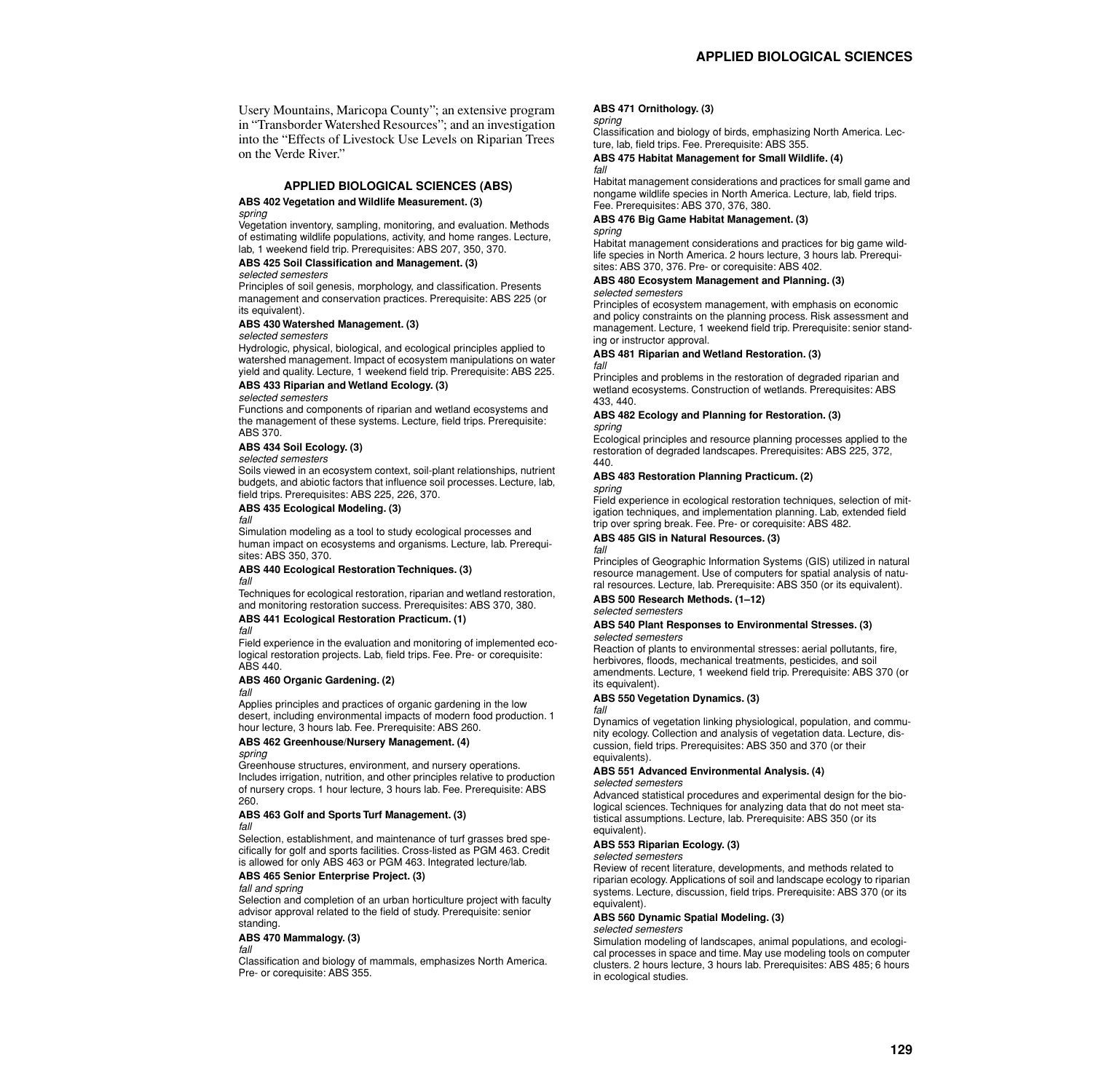### **ABS 570 Advanced Animal Nutrition. (4)**

*selected semesters*

Metabolic and physiological interactions of nutrients in wild and domesticated animals consuming natural feeds. Lecture, lab. Prerequisites: BIO 188 and CHM 101 (or their equivalents).

**ABS 580 Practicum. (1–12)** *selected semesters*

**ABS 584 Internship. (1–12)** *selected semesters*

#### **ABS 586 Remote Sensing in Environmental Resources. (4)** *selected semesters*

Principles and application of remote sensing technologies in natural resource management using computerized data from aerial photography and satellite imagery. Lecture, lab. Prerequisite: ABS 485 (or its equivalent).

**ABS 590 Reading and Conference. (1–12)** *selected semesters*

**ABS 591 Seminar. (1–12)**

*selected semesters*

**ABS 592 Research. (1–12)** *selected semesters*

**ABS 593 Applied Project. (1–12)**

*selected semesters* **ABS 594 Conference and Workshop. (1–12)**

*selected semesters*

**ABS 595 Continuing Registration. (1)** *selected semesters*

**ABS 598 Special Topics. (1–4)** *selected semesters*

**ABS 599 Thesis. (1–12)**

*selected semesters*

**ABS 691 Seminar. (1–12)**

*selected semesters*

**Omnibus Courses.** For an explanation of courses offered but not specifically listed in this catalog, see "Omnibus Courses," page 56.

## **Applied Psychology**

### **Master's Program**

**[www.east.asu.edu/ecollege/appliedpsych](http://www.east.asu.edu/ecollege/appliedpsych)**

**480/727-1515 SUTTON Third Floor**

### **Roger W. Schvaneveldt, Faculty Head**

**Professors:** Cooke, Schvaneveldt

**Assistant Professor:** Gray

The faculty in the Applied Psychology Program at the East campus offer a graduate program leading to the MS degree in Applied Psychology.

**Admission.** In addition to the general requirements for admission to the Division of Graduate Studies, the Applied Psychology Program requires:

- 1. an undergraduate degree (not necessarily in psychology) from a regionally accredited educational institution (minimum 3.00 GPA);
- 2. GRE scores on the verbal and quantitative tests;
- 3. three letters of recommendation;
- 4. a personal statement that includes background, interests, qualifications, and goals; and
- 5. TOEFL scores for applicants who are not native English speakers.

**Requirements.** The MS degree requires the completion of 32 semester hours with grades of "B" (3.00) or higher. The requirements are shown in the following table:

|  |  |  | PSY 531 Multiple Regression in Psychological Research 3 |  |
|--|--|--|---------------------------------------------------------|--|
|  |  |  |                                                         |  |
|  |  |  |                                                         |  |
|  |  |  |                                                         |  |
|  |  |  |                                                         |  |
|  |  |  |                                                         |  |
|  |  |  |                                                         |  |

Students writing a thesis may count a maximum of six semester hours of 599 Thesis credit toward the minimum requirements for their degree.

The PSY 594 credits require attending departmental colloquia and special presentations on research, applications, and professional issues. Students have the option of completing a thesis or an applied project to develop and demonstrate professional knowledge and skills.

Students who plan to go on to a doctoral program are encouraged to complete a thesis. Work on the thesis will continue for at least a calendar year under faculty supervision. The first three credits will be devoted to developing an idea and preparing a proposal for approval by a faculty committee. The next three credits will allow for preparing the details of research design and data collection for the thesis (materials, computer programs, experimental text beds, questionnaires, etc.). The final six credits will be devoted to collecting and analyzing data and writing and revising the thesis under the direction of the advisor. Students will defend the thesis in an oral exam.

Students selecting the applied project option will, under the guidance of an advisor, allocate the 12 semester hours to a combination of research, practicum, project activities, and report writing appropriate to the goals of the student and the program and the availability of practicum or internship opportunities. In all cases, the project will culminate in a substantial written report followed by a comprehensive oral examination covering the project and other materials from required courses.

### **PSYCHOLOGY (SCIENCE AND MATHEMATICS) (PSY)**

*For more PSY courses, see "Course Prefix Index," or access [www.asu.edu/aad/catalogs/courses.](http://www.asu.edu/aad/catalogs/courses) The campus designation—E (East), M (Tempe), or W (West)—may affect how courses may be used to fulfill requirements.* 

**E PSY 438 Human-Computer Interaction. (3)** *once a year*

Theories, methods, and findings concerning the usability of computer systems and the design of effective user interfaces. Lecture, discussion, projects. Prerequisite: PSY 437.

**E PSY 439 Training and Skill Acquisition. (3)** *once a year*

Theories, methods, and findings concerning the acquisition of skilled performance and the design of effective training systems. Lecture, discussion, projects. Prerequisite: PSY 437.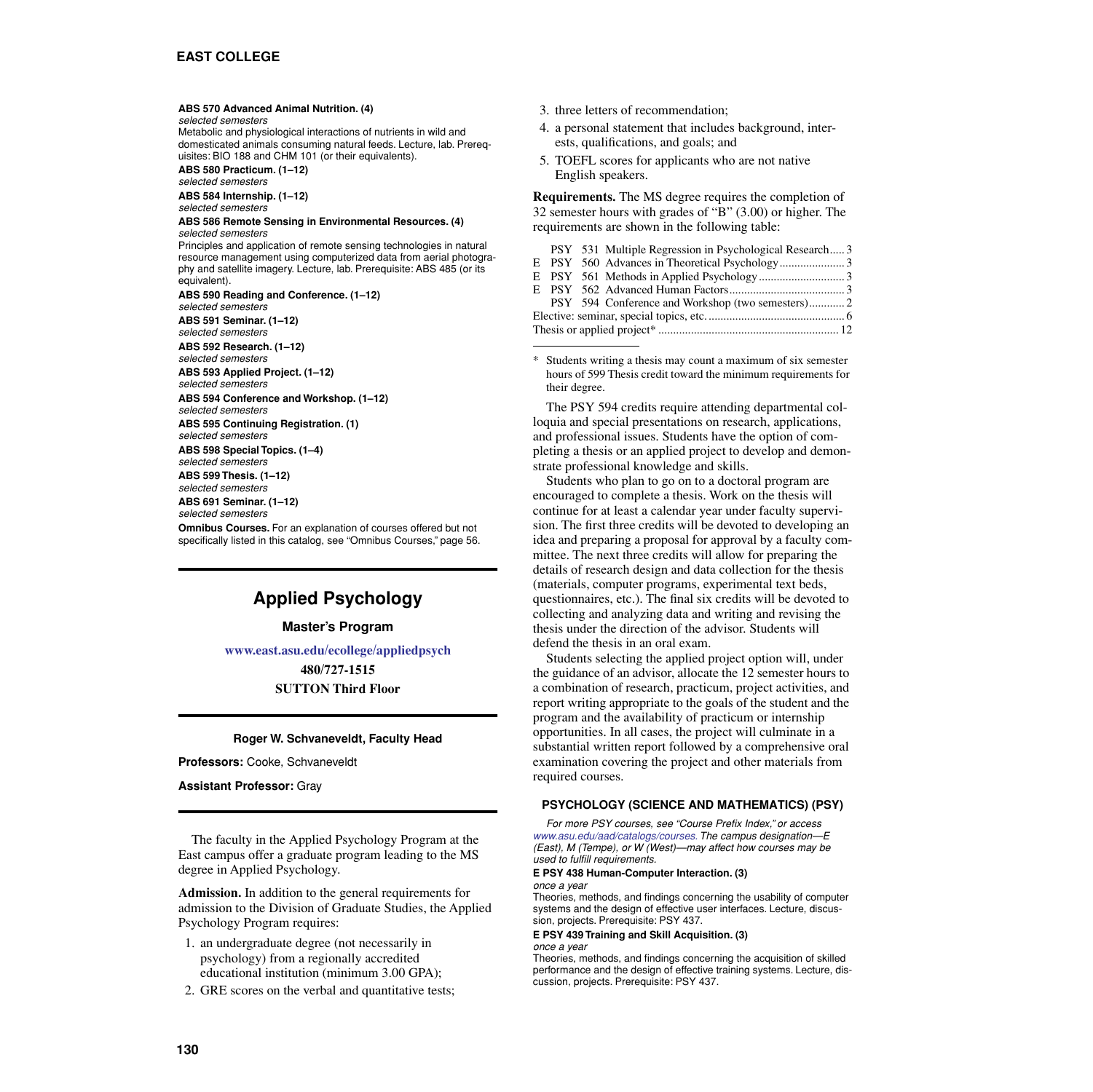#### **E PSY 440 Industrial/Organizational Psychology. (3)** *once a year*

Examines personnel selection, performance assessment, job and workplace design, job satisfaction, organizational behavior, management systems, and industrial safety. Lecture, discussion, projects. Prerequisite: PSY 230 (or an equivalent statistics course).

#### **E PSY 560 Advances in Theoretical Psychology. (3)** *fall*

Covers new empirical and theoretical work in psychology with emphasis on its applicability. May be repeated for credit up to 9 hours. Prerequisites: PSY 323, 324.

#### **E PSY 561 Methods in Applied Psychology. (3)** *fall*

Methods in particular value in applied settings, including usability testing, prototyping, and use of computers in data collection and analysis. May be repeated for credit up to 9 hours. Prerequisites: PSY 290, 330 (or 530).

#### **E PSY 562 Advanced Human Factors. (3)** *fall*

In-depth study of the issues, methods, and findings in industrial and organizational psychology. Prerequisite: PSY 437.

### **E PSY 563 Advanced Industrial and Organizational Psychology. (3)**

*spring*

In-depth study of the issues, methods, and findings in industrial and organizational psychology. Prerequisite: PSY 440.

**E PSY 594 Conference and Workshop. (1-12)**

*selected semesters*

**Omnibus Courses.** For an explanation of courses offered but not specifically listed in this catalog, see "Omnibus Courses," page 56.

# **Education**

### **Master's Programs**

**[www.east.asu.edu/ecollege/education](http://www.east.asu.edu/ecollege/education)**

**480/727-1103 SUTTON 240E**

### **Bette S. Bergeron, Head, Faculty of Education**

**Professors:** Bergeron, Darst

**Assistant Professors:** Kulinna, Mahoney, Marble, White-**Taylor** 

**Assistant Clinical Professors:** Molina-Walters, Smith

**Senior Lecturers:** Stever, Wenhart

**Lecturers:** Foley, Gomez, Hopper, Orlowicz, Prest

The Master of Education (MEd) program prepares scholarly professionals and educational leaders. A major is available in Curriculum and Instruction with concentrations in English as a second language (ESL), instructional media, and professional studies. The ESL concentration includes the course work needed to fulfill Arizona's requirements for an endorsement in this area. A Master of Physical Education (MPE) is also offered. Students interested in the MPE program should contact the Education program at 480/ 727-1103.

**Admission.** Candidates must be admitted to the Division of Graduate Studies and to the East campus Education program. Admission does require that candidates have a minimum GPA of 3.00 from previous postsecondary programs. Applicants with grades below minimum levels may be considered for provisional admittance when evidence exists of the candidate's potential for outstanding performance in a master's program. Additional requirements include submitting a résumé and three letters of recommendation. For complete application information, call the Education office at 480/727-1103.

**Program of study.** A minimum of 30 semester hours of course work approved by the student's supervisory committee and the Division of Graduate Studies is required for the MEd degree. Candidates for the MEd degree should contact the Education Office for specific core requirements. *A program of study should be filed as early as possible and not later than upon completion of nine semester hours of graduate course work*.

**Examinations.** All MEd programs require successful completion of a written comprehensive examination or applied project. This requirement must be fulfilled in conjunction with the Education programs at the East campus (i.e., applied project courses cannot be transferred). Written examinations focus on the specialized content of the specific MEd program of study and are administered and evaluated by program faculty. Applied projects are approved by and developed under the guidance of program faculty. If the student should fail the written examination or applied project, the student must seek approval for reexamination or resubmission of the project from the supervisory committee and the Division of Graduate Studies.

### **EARLY CHILDHOOD EAST (EAC)**

**EAC 494 Special Topics. (1–4)** *selected semesters*

**EAC 594 Conference and Workshop. (1–12)**

*selected semesters*

**EAC 598 Special Topics. (1–4)**

*selected semesters*

**Omnibus Courses.** For an explanation of courses offered but not specifically listed in this catalog, see "Omnibus Courses," page 56.

### **EDUCATION EAST (EDC)**

**EDC 560 Principles of Instructional Technology. (3)** *fall, spring, summer*

Examines effective practices related to instructional technologies, including classroom delivery, student engagement, and evaluation of resources. Prerequisite: approval of the East Education Office.

#### **EDC 562 Planning and Designing Curriculum with Media. (3)** *fall, spring, summer*

Planning and design of curriculum and effective learning experiences supported by technology to maximize student learning. Prerequisite: EDC 560 or department approval.

#### **EDC 565 Research-Based Phonics for the K–8 Classroom. (3)** *fall, spring, summer*

Current research in phonics instruction, including systematic and analytic approaches, and their application to classroom practice. Interactive forum. Prerequisites: EDC 465 (or its equivalent); approval of the East Education Office.

#### **EDC 568 Developing and Using Video in Instruction. (3)** *fall, spring, summer*

Techniques for developing and using video for instruction; methods and materials for teaching video production in schools.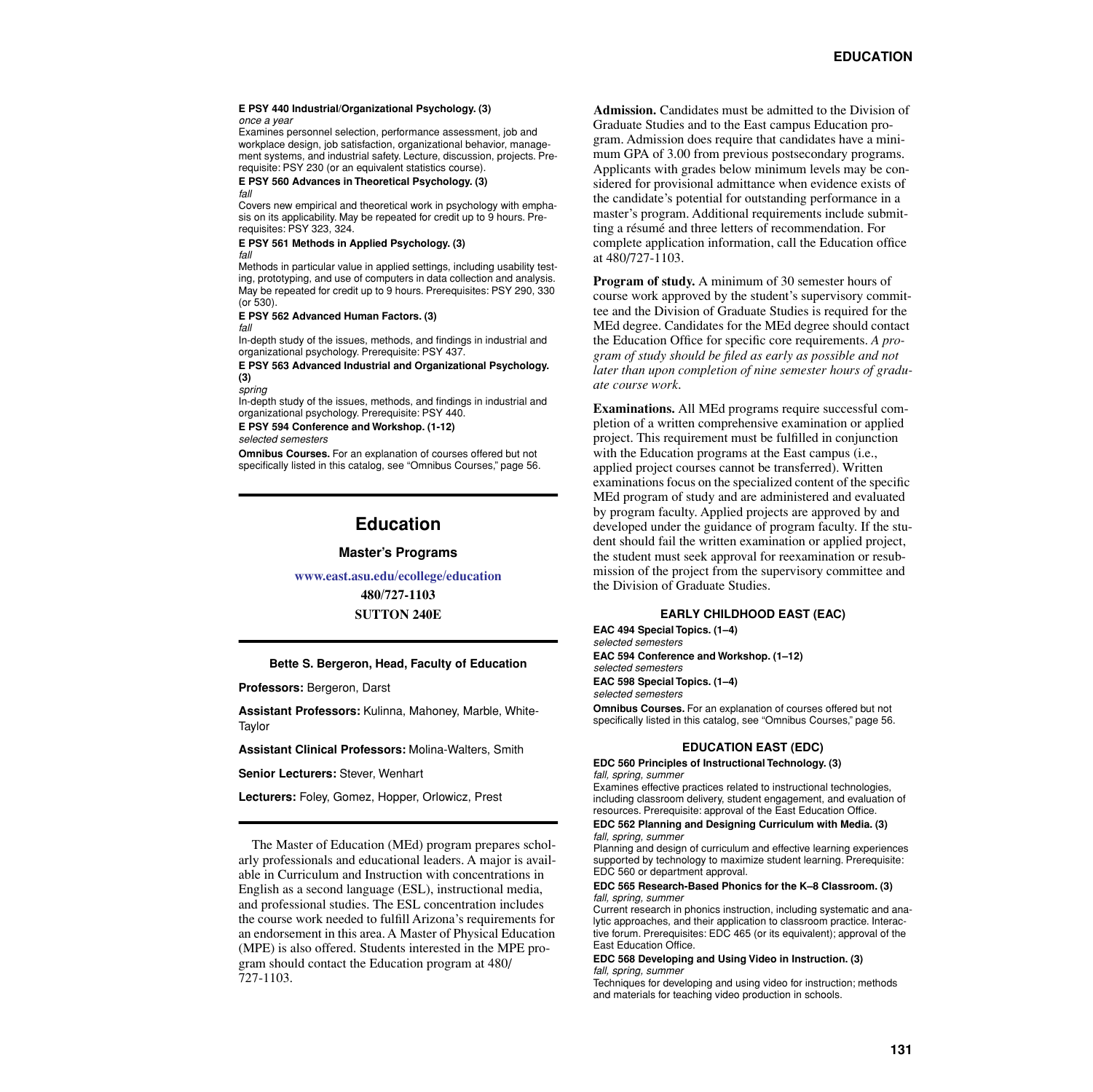### **EDC 584 Student Teaching in the Elementary School. (1–12)**

*selected semesters* Internship. Fee.

**Omnibus Courses.** For an explanation of courses offered but not specifically listed in this catalog, see "Omnibus Courses," page 56.

### **ENGLISH AS A SECOND LANGUAGE (ELL)**

**ELL 484 Internship. (1–12)** *selected semesters*

**ELL 494 Special Topics. (1–4)**

### *selected semesters*

### **ELL 501 Multicultural Education. (3)**

*fall, spring, summer*

Examines the multicultural debate as a profound ideological struggle over the values of American culture.

### **ELL 505 Language Minority Education. (3)**

*fall, spring, summer*

Historical, philosophical, theoretical, pedagogical, and legal foundations of language minority education in the United States. Credit is allowed for only ELL 505 or 405.

### **ELL 510 Linguistics: First- and Second-Language Acquisition and Use. (3)**

*fall, spring, summer*

Examines current theories of first- and second-language acquisition and use and their application to ELL pedagogical contexts. Credit is allowed for only ELL 510 or 410.

# **ELL 515 Structured English Immersion (SEI) Methods. (3)**

*fall, spring, summer*

Addresses the role of language and culture in teaching, program types, and specific SEI strategies for teaching English Language Learners (ELLs).

#### **ELL 520 Literacy Methods for English Language Learners (ELLs). (3)**

*fall, spring, summer*

Teaching reading and writing to English Language Learners (ELLs) with emphasis on integrated curriculum and literature-based instruction. Credit is allowed for only ELL 520 or 420.

### **ELL 530 Community and Parental Involvement in Language Minority Education. (3)**

*fall, spring, summer*

Analyzes home-school collaboration using historical, educational, psychological, ethnic-social diversity, and sociological perspectives.

#### **ELL 535 Computer-assisted Language Learning (CALL) for English Language Learners (ELLs). (3)**

*fall, spring, summer*

Examines current theories and practices surrounding the feasibility and efficacy of employing computer technology in ELL instruction.

**ELL 584 Internship. (1–12)**

### *selected semesters* **ELL 594 Conference and Workshop. (1–12)**

*selected semesters*

**ELL 598 Special Topics. (1–4)**

*selected semesters*

**Omnibus Courses.** For an explanation of courses offered but not specifically listed in this catalog, see "Omnibus Courses," page 56.

### **INSTRUCTIONAL MEDIA (IMD)**

**IMD 494 Special Topics. (1–4)**

### *selected semesters*

### **IMD 564 Multimedia Applications in Instruction. (3)**

*fall, spring, summer* Utilizes various forms of multimedia and authoring software to create materials and instruction. Integrated lecture/lab. Fee.

### **IMD 566 Assessment and Evaluation of Media Applications. (3)** *fall, spring, summer*

Examines a variety of strategies in assessing learning, collecting and evaluating data, and evaluating technology resources for classroom integration.

### **IMD 572 Media Collection and Development. (3)**

### *fall, spring, summer*

Explores the identification, selection, acquisition, and evaluation of a collection of library resources for a specific community of users. Integrated lecture/lab.

#### **IMD 574 Organization and Administration of School Library Media. (3)**

*fall, spring, summer*

Explores the role of the school library media specialist and program as it relates to the educational community. Integrated lecture/lab.

### **IMD 576 Social and Ethical Issues in Educational Media. (3)** *fall, spring, summer*

Examines the social, ethical, legal, and human issues surrounding the use of technology in K–12 schools. Integrated lecture/lab. Prerequisite: EDC 560.

**IMD 594 Conference and Workshop. (1–12)**

*selected semesters*

**IMD 598 Special Topics. (1–4)**

*selected semesters*

**Omnibus Courses.** For an explanation of courses offered but not specifically listed in this catalog, see "Omnibus Courses," page 56.

### **PHYSICAL EDUCATION EAST (PPE)**

**PPE 494 Special Topics. (1–4)** 

### *selected semesters*

#### **PPE 550 Physical Education for the Elementary School. (3)** *fall, spring, summer*

Scope and values of physical in elementary schools. Methods, materials, and practices in teaching for primary through upper grades. Integrated lecture/lab. Fee. Prerequisite: field experience or instructor approval.

### **PPE 555 Physical Education in the Secondary School. (3)** *fall and spring*

Current trends and theories such as elective programs, coed classes, legal issues, contract teaching, curriculum, and administration. Integrated lecture/lab. Fee. Credit is allowed for only PPE 555 or 355. Prerequisite: field experience or instructor approval.

### **PPE 560 Adapted and Inclusive Physical Education. (3)** *fall, spring, summer*

Teaching individuals with disabilities physical skills and activities. Integrated lecture/lab. Credit is allowed for only PPE 560 or 360.

#### **PPE 565 Teaching Physical Activity Concepts. (3)** *fall, spring, summer*

Teaching physical activity concepts in PE settings. Analyzes and critiques state and national physical education standards. Integrated lecture/lab. Credit is allowed for only PPE 565 or 365. Prerequisites: ENG 101, 102; EXW 300 (or its equivalent).

### **PPE 570 Research on Teacher Education in Physical Education. (3)** *fall, spring, summer*

Discusses current research on teacher education across fields, with an emphasis on physical education pedagogy. Integrated lecture/lab. Credit is allowed for only PPE 570 or 370. Prerequisite: EXW 300 (or its equivalent).

### **PPE 575 Coaching Methods for Youth Sports. (3)**

*fall, spring, summer*

Scope and values of coaching K–12. Methods, materials, and practice in coaching philosophy. Best practices and activities for grades K–12. Integrated lecture/lab. Credit is allowed for only PPE 575 or 375.

## **PPE 584 Internship. (1–12)**

*selected semesters*

Topics may include the following:

• Student Teaching in Physical Education. (6–12) *fall and spring*

Practice of teaching. Relationship of practice and theory in teaching physical education. Internship. Fee. Prerequisites: PPE 350, 355. Corequisite: PPE 480.

### **PPE 585 Research on Teaching in Physical Education. (3)** *fall, spring, summer*

Contemporary research and theory on teaching across fields, with an emphasis on physical education pedagogy; provides a practical research experience. Integrated lecture/lab. Prerequisite: EXW 300 (or its equivalent).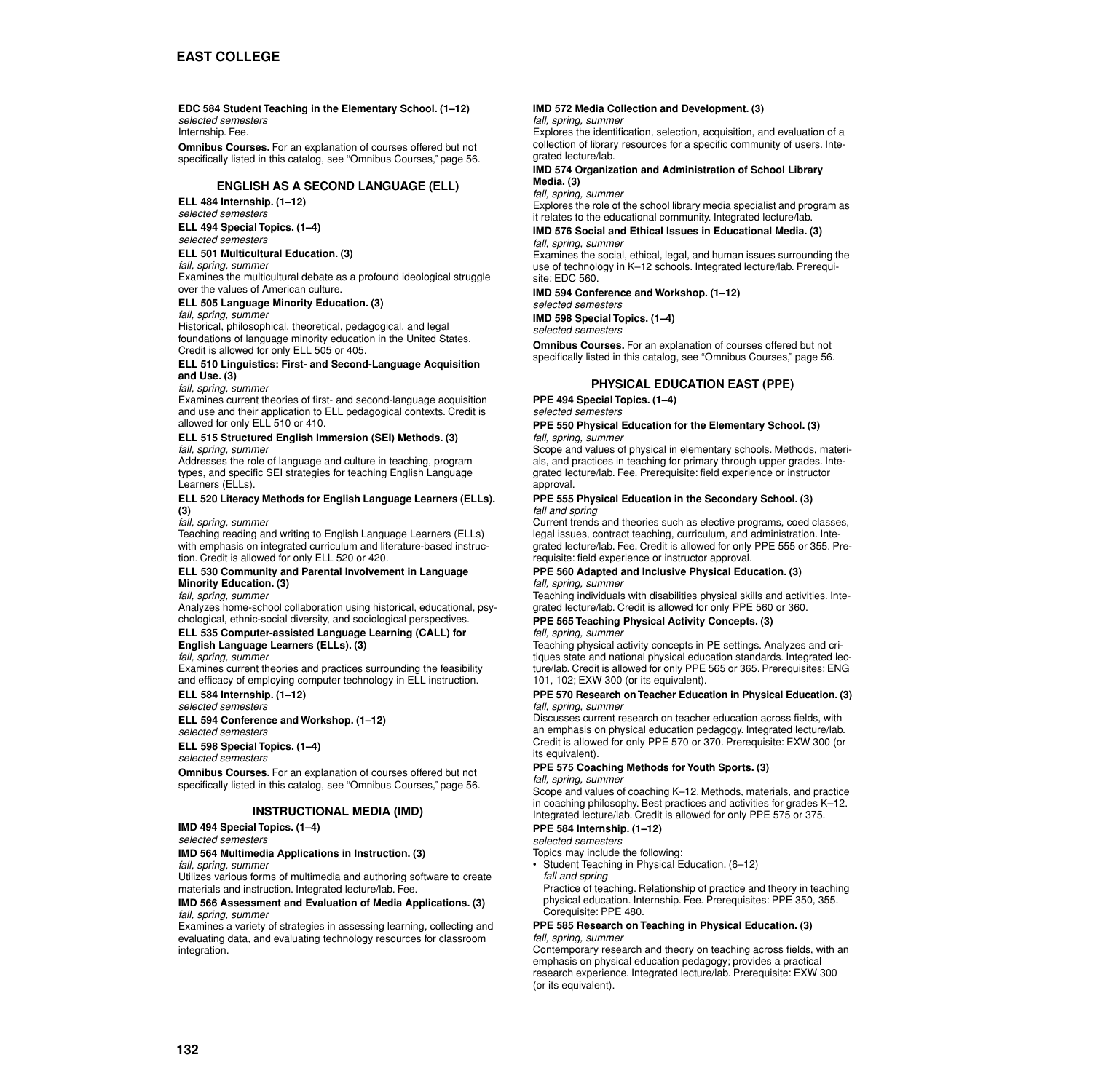**PPE 594 Conference and Workshop. (1–12)** *selected semesters* **PPE 598 Special Topics. (1–4)** *selected semesters* **Omnibus Courses.** For an explanation of courses offered but not specifically listed in this catalog, see "Omnibus Courses," page 56.

### **SECONDARY EDUCATION EAST (SDE)**

**SDE 484 Internship. (1–12)** *selected semesters* **SDE 494 Special Topics. (1–4)** *selected semesters* **SDE 584 Internship. (1–12)** *selected semesters* **SDE 594 Conference and Workshop. (1–12)** *selected semesters* **SDE 598 Special Topics. (1–4)** *selected semesters*

**Omnibus Courses.** For an explanation of courses offered but not specifically listed in this catalog, see "Omnibus Courses," page 56.

### **SPECIAL EDUCATION EAST (SPC)**

**SPC 580 Practicum. (1–12)** *selected semesters* **SPC 584 Internship. (1–12)** *selected semesters* **SPC 594 Conference and Workshop. (1–12)** *selected semesters* Topics may include the following: • Inclusionary Practices **SPC 598 Special Topics. (1–4)** *selected semesters* **Omnibus Courses.** For an explanation of courses offered but not

specifically listed in this catalog, see "Omnibus Courses," page 56.

## **Elementary Education**

### **Postbaccalaureate Program**

**[www.east.asu.edu/ecollege/elementaryed](http://www.east.asu.edu/ecollege/elementaryed)**

**480/727-1103 SUTTON 240E**

### **Bette S. Bergeron, Head, Faculty of Education**

The East campus Education faculty offer a postbaccalaureate program leading to certification in Elementary Education (K–8). In this "TEACH ME" program, students also have the option of completing a Master of Education degree in Curriculum and Instruction with a concentration in professional studies, once all requirements of state certification have been met.

TEACH ME is designed to provide students with a fasttrack path to initial certification in elementary education, focused field experiences, and the professional knowledge to build a deep understanding of quality instructional practices. The program consists of three foundation courses that are offered in an online hybrid format, eight pedagogical methods courses that are aligned with directed field experiences, and a full semester of student teaching.

The program allows students to use up to 15 semester hours of their initial certification course work toward a master's degree.

**Admission.** Students must seek admission to the East campus Education program and the Division of Graduate Studies for acceptance into this program. Candidates must have a minimum GPA of 3.00 from previous postsecondary programs. Applicants with grades below minimum levels may be considered for provisional admittance when evidence exists of the candidate's potential for outstanding performance in a master's program. For more information, call the East campus Education office at 480/727-1103.

**Program of Study.** The certification phase of the TEACH ME program consists of two distinct blocks of classes: foundational and pedagogical course work (which includes student teaching). All foundation courses must be completed before taking classes in pedagogy. All pedagogy courses must be taken with a field experience practicum. Once all requirements for certification are successfully met, eligible students can complete the MEd with 15 additional semester hours of graduate course work.

A total of 45 hours is required for Arizona certification in elementary education. The program plan of study for the certification course work follows.

#### **Foundations**

|          | EDC 480 Theory of Mathematics and Science Instruction 3   |  |
|----------|-----------------------------------------------------------|--|
|          |                                                           |  |
|          | SPE 311 Orientation to Education of Exceptional Children3 |  |
|          |                                                           |  |
| Pedagogy |                                                           |  |
|          |                                                           |  |
|          | EDC 465 Literacy Instruction in the K-8 Classroom3        |  |
|          |                                                           |  |
|          | EDC 484 Student Teaching in the Elementary School 10–12   |  |
|          | EDC 485 Science Instruction in the K-8 Classroom3         |  |
|          | EDC 495 Mathematics Instruction in the K-8 Classroom3     |  |
|          | EDC 560 Principles of Instructional Technology* 3         |  |
|          | EDC 565 Research-Based Phonics for the K-8 Classroom*3    |  |
|          | EED 538 Teaching Social Studies with Literature* 3        |  |
|          |                                                           |  |
|          |                                                           |  |

500-level courses can be applied to the MEd program.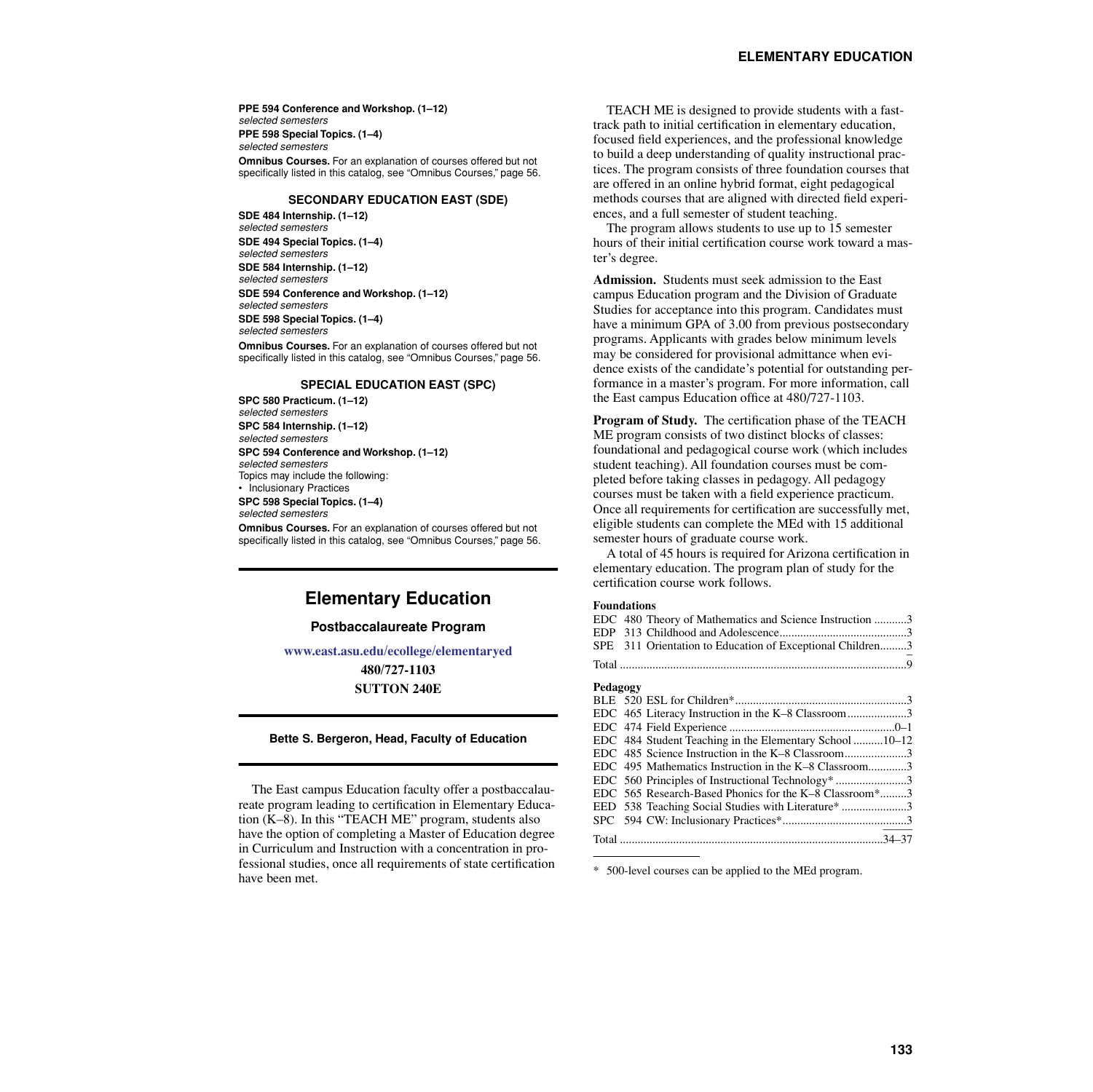## **Exercise and Wellness**

**Master's Program**

**[www.east.asu.edu/ecollege/wellness](http://www.east.asu.edu/ecollege/wellness)**

**480/727-1945**

**EAW 109**

### **William J. Stone, Chair**

**Professors:** Burkett, Stone

**Associate Professors:** Phillips, Swan

**Assistant Professors:** Adams, Tudor-Locke

**Senior Lecturer:** Woodruff

**Lecturer:** Sebren

The faculty of Exercise and Wellness at the East campus offer a graduate program leading to the MS degree in Exercise and Wellness. Faculty also participate in an interdisciplinary PhD program in Curriculum and Instruction with a concentration in exercise and wellness. For more information, see "Division of Curriculum and Instruction," page 146.

### **MASTER OF SCIENCE**

All applicants for the MS degree program in Exercise and Wellness are required to submit scores from the Graduate Record Examination (GRE). Admission decisions are based upon previous academic training and performance, GRE scores, recommendations, and the availability and compatibility of research interests with a potential mentor. International applicants whose native language is not English must also submit a Test of English as a Foreign Language score. Applications are reviewed by faculty only once a year. Priority is given to applications completed by January 1. The program requires a minimum of 30 semester hours, including from 12 to 15 semester hours of research course work (EXW 500, 501, 591, 599), and from 15 to 18 semester hours of EXW graduate concentration courses. Note that students writing a thesis may count a maximum of six semester hours of 599 Thesis credit toward the minimum requirements for their degree; for more information, see "Thesis or Equivalent Requirements," page 67. Course work is selected by the student in consultation with an advisor and supervisory committee.

**Deficiencies.** Applicant transcripts are evaluated to assure competency in the following areas: health behavior change (health psychology), use of computers, basic nutrition, basic wellness, exercise prescription, and exercise testing. Competency in areas considered to be prerequisite to each of the listed competencies are also evaluated. Deficiencies are noted at the time of admission and may be satisfied by completing undergraduate or graduate courses or by a competency examination.

**Foreign Language Requirements.** None.

**Thesis Requirements.** A thesis is required.

**Final Examination.** A final oral examination in defense of the thesis is required.

### **RESEARCH ACTIVITY**

Research in Exercise and Wellness is enhanced by the existence of research laboratories. Extensive research is also conducted in the field (work site, community, school). The research of Exercise and Wellness faculty and graduate students focuses on the fitness, health, and wellness benefits of healthy lifestyles, such as regular physical activity, sound nutrition, and effective stress management. The focus is also on physical activity and disease prevention. All groups in the developmental spectrum (children to senior adults) are studied. Among the areas of current interest to faculty and graduate students are physical activity and fitness program effectiveness (strength, cardiovascular fitness, flexibility, and body composition), obesity, women's health issues, motivation to adhere to healthy lifestyles, physical activity and fitness assessment, and environmental health and wellness issues.

### **EXERCISE AND WELLNESS (EXW)**

#### **EXW 420 Exercise Testing. (3)** *fall*

Theoretical basis and practical application of pre-exercise screening, exercise testing, estimates of energy expenditure, and interpretation of results. Lecture, lab. Fee. Prerequisites: EXW 315; current CPR certification.

#### **EXW 425 Exercise Prescription. (3)** *fall*

Theoretical basis for and application of general principles of exercise prescription to various ages, fitness levels, and health states. Prerequisites: EXW 320, 330. Pre- or corequisite: EXW 420.

#### **EXW 442 Physical Activity in Health and Disease. (3)** *spring*

Examines the role of physical activity and fitness in the development of morbidity and mortality throughout the human life span. Prerequisite: EXW 315.

#### **EXW 444 Epidemiology. (3)** *fall*

Introduces epidemiological concepts and research literature, including physical activity, nutrition, tobacco, alcohol, injury prevention, and safe sex. Prerequisites: EXW 300, 310, 320. Pre- or corequisites: EXW 325, 350.

#### **EXW 450 Cultural and Social Issues in Exercise and Wellness. (3)** *spring*

Examines contemporary sociocultural issues and social determinants of health and physical activity. Focuses on health disparities, obesity, and social stressors. Prerequisite: EXW 300.

#### **EXW 460 Resistance Training Application and Theory. (3)** *fall*

Fosters critical thinking as it applies to resistance training theory. Preor corequisite: EXW 315.

#### **EXW 500 Research Methods. (3)** *fall*

Introduces the basic aspects of research, including problem selection, literature review, instrumentation, data handling, methodology, and writing the report.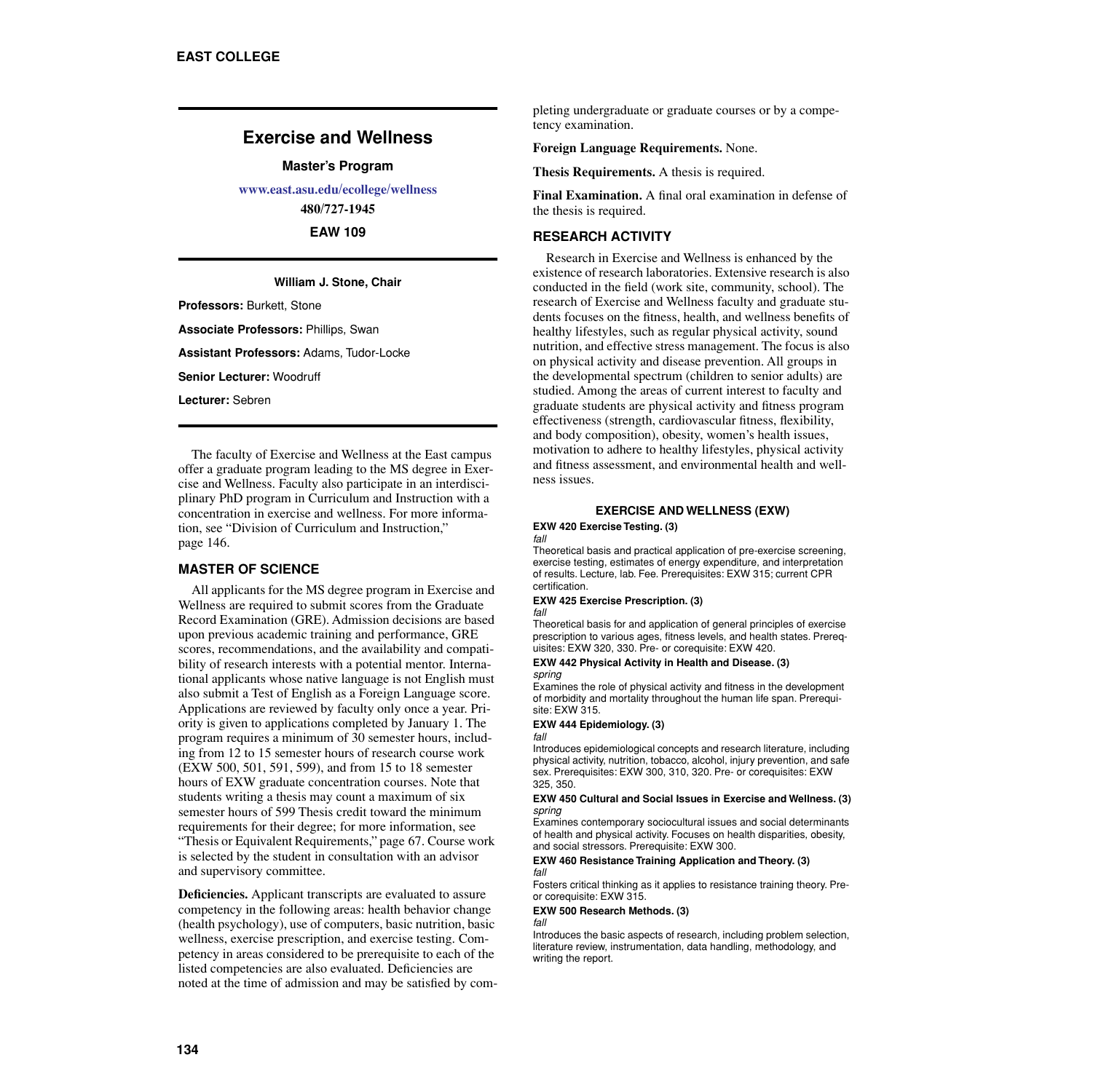### **EXW 501 Research Statistics. (3)**

#### *spring*

Statistical procedures; sampling techniques, hypothesis testing, and experimental designs as they relate to research publications.

### **EXW 505 Applied Exercise and Wellness Laboratory Techniques. (3)**

*spring*

Investigative techniques used in the applied exercise testing/prescription laboratory. Emphasizes cardiorespiratory assessment, energy balance, body composition, and electrocardiography. Integrated lecture/lab. Fee.

#### **EXW 534 Sports and Fitness Conditioning. (3)** *fall*

Bases of sports and fitness conditioning, including aerobic and anaerobic power, strength, flexibility, and analysis of conditioning components for sports and fitness.

#### **EXW 536 Physiological Aspects of Physical Activity and Chronic Disease. (3)**

*fall*

Role of physiological mechanisms associated with acute and long-term physical activity and its influence on chronic disease and wellness.

### **EXW 538 Obesity, Exercise, and Health. (3)**

*spring* Critically examines scientific and medical evidence concerning obesity, exercise, and health across the life span.

**EXW 540 Psychosocial Issues in Exercise and Wellness: Stress, Coping, and Resilience. (3)**

#### *fall*

Critically explores the impact of psychological and social factors on human wellness. Lecture, seminar, group discussion.

**EXW 542 Health Promotion. (3)**

### *spring*

Theory and research concerning fitness and wellness programs in nutrition, physical activity, smoking cessation, and stress management.

### **EXW 544 Fitness/Wellness Management. (3)**

*spring*

Development of the fitness/wellness industry. Planning, organizing, promoting, and managing fitness/wellness programs.

#### **EXW 575 Teaching Lifetime Fitness. (3)** *spring*

Organizing and implementing physical fitness programs in the schools with emphasis on individual problem solving.

**EXW 591 Seminar. (1–12)**

*selected semesters*

### **EXW 599 Thesis. (1–12)**

*selected semesters*

### **EXW 635 Aging and Physical Activity. (3)**

*spring*

Examines and discusses the theoretical and applied health-related research on physical activity and aging.

#### **EXW 640 Analysis of Variance for Exercise and Wellness. (3)** *fall*

Analysis of variance methods with an emphasis on research measures of human performance. Prerequisite: graduate introduction to statistics. **EXW 642 Exercise Epidemiology. (3)**

### *spring*

Physical activity, exercise, and physical fitness and the development of chronic disease.

#### **EXW 643 Correlation/Regression/Multivariate Statistics. (3)** *spring*

Graduate-level statistics course for PhD/master's students who will be doing research in the area of exercise and wellness. Prerequisite: graduate ANOVA course.

**Omnibus Courses.** For an explanation of courses offered but not specifically listed in this catalog, see "Omnibus Courses," page 56.

# **Multimedia Writing and Technical Communication**

### **Certificate Program**

East College offers a postbaccalaureate certificate in Multimedia Writing and Technical Communication. For more information, call 480/727-1515, or access [www.east.asu.edu/ecollege/multimedia](http://www.east.asu.edu/ecollege/multimedia) on the Web.

### **MULTIMEDIA WRITING AND TECHNICAL COMMUNICATION (TWC)**

#### **TWC 401 Principles of Technical Communication. (3)** *fall and spring*

Basic information design principles to produce effective written, oral, and electronic technical communication. Understanding of rhetorical and audience analysis. Pre- or corequisite: TWC 301.

#### **TWC 403 Writing for Professional Publication. (3)** *selected semesters*

Analyzes the market and examines the publication process, including the roles of the author, editor, and reviewer. Pre- or corequisite: TWC 401.

#### **TWC 411 Principles of Visual Communication. (3)** *fall and spring*

Basic principles of visual communication in print and electronic media. Understanding graphic and document design, including typography and color. Pre- or corequisite: TWC 401.

### **TWC 421 Principles of Writing with Technology. (3)** *fall and spring*

Understanding historical and social impact of technology on writing, with emphasis on multimedia design, computer-mediated communication, and hypertext. Pre- or corequisite: TWC 401.

### **TWC 431 Principles of Technical Editing. (3)**

### *fall and spring*

Basic principles of technical editing (for print and electronic media), including copyediting, reviews, standards, style, and project management. Pre- or corequisite: TWC 401.

### **TWC 443 Proposal Writing. (3)**

#### *once a year*

Develops persuasive strategies and themes for researching and writing professional proposals. Pre- or corequisite: TWC 401.

### **TWC 444 Manual and Instructional Writing. (3)**

*once a year*

Design and development of a user manual, writing instructions, improving graphics and page design, and usability testing. Pre- or corequisite: TWC 401.

### **TWC 445 Computer Documentation. (3)**

*once a year* Introduces writing documentation for the computer industry. Pre- or corequisite: TWC 401.

### **TWC 446 Technical and Scientific Reports. (3)**

#### *once a year*

Introduces strategies, formats, and techniques of presenting information to technical and scientific audiences. Pre- or corequisite: TWC 401.

### **TWC 447 Business Reports. (3)**

*once a year* Introduces strategies, formats, and techniques of presenting information to business and other workplace audiences. Pre- or corequisite:

### **TWC 451 Copyright and Intellectual Property in the Electronic Age. (3)**

*fall*

TWC 401.

Explores issues related to copyright and intellectual property laws, with emphasis on electronic environment. Credit is allowed for only TWC 451 or 551.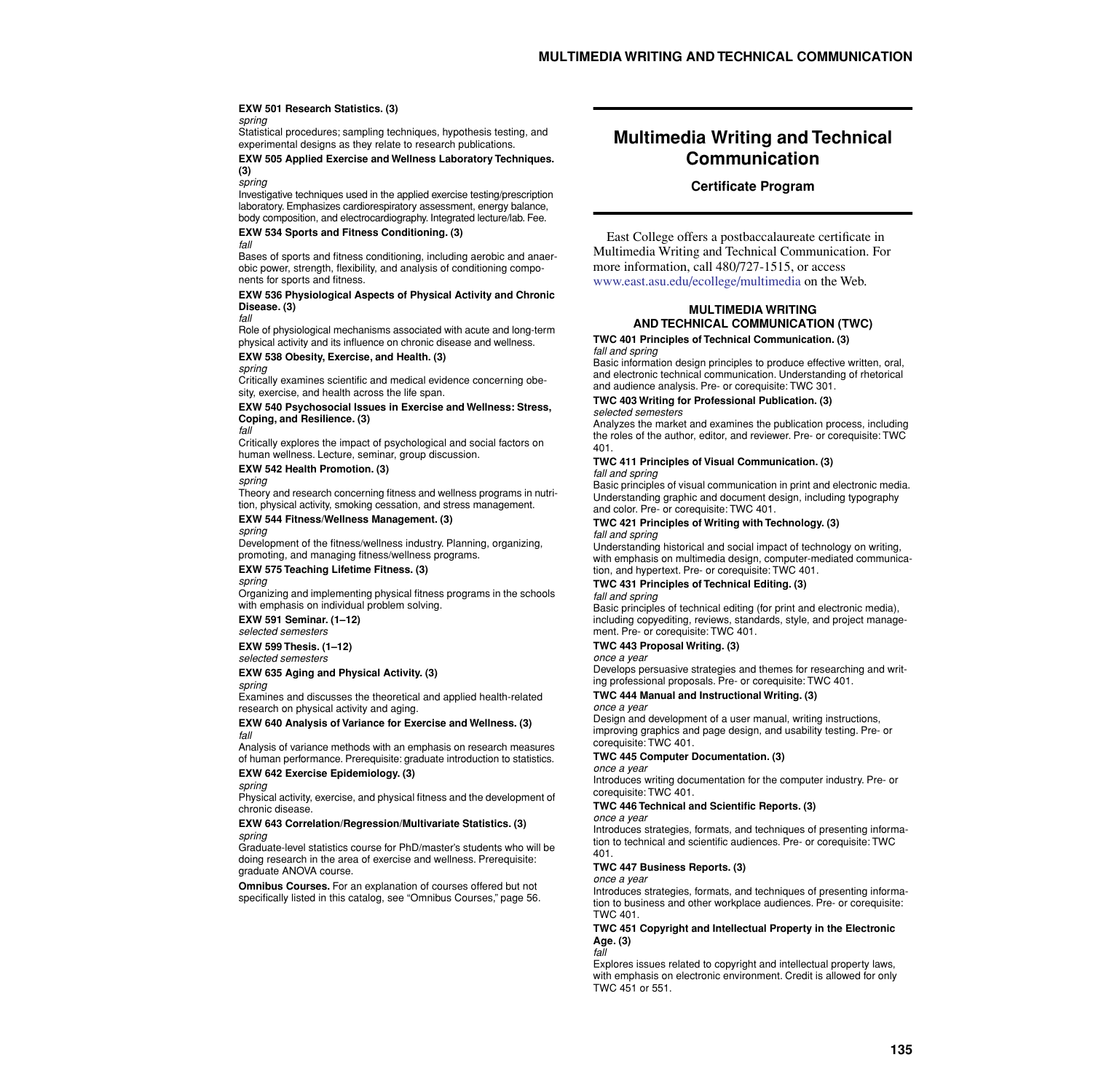### **TWC 452 Information in the Digital Age. (3)**

#### *spring*

Explores the creation, organization, dissemination, and use of information; the impact of technologies; and surrounding economic, legal, and social issues. Credit is allowed for only TWC 452 or 552.

### **TWC 453 Information and Communications Technology in Ameri-**

### **can History. (3)**

*selected semesters*

Explores the historical development of information and related technologies in the United States from colonial times to the present. Credit is allowed for only TWC 453 or 553. Lecture, Internet.

### **TWC 454 Information Technology and Culture. (3)**

### *fall, spring, selected summers*

Explores the historical impact and intersection of communications technology and culture in America. Credit is allowed for only TWC 454 or 554. Lecture, Internet.

### **TWC 484 Internship. (3)**

#### *fall and spring*

Applies classroom work in a supervised workplace environment. Preor corequisite: TWC 411 or 421 or 431.

### **TWC 490 Capstone. (3)**

*fall and spring*

Development of a professional portfolio, creation of a "culminating document," and synthesis of undergraduate experience. Prerequisite: instructor approval.

#### **TWC 501 Principles of Technical Communication. (3)** *fall and spring*

Basic information design principles to produce effective written, oral, and electronic technical communication. Understanding of rhetorical and audience analysis. Pre- or corequisite: graduate standing.

### **TWC 503 Writing for Professional Publication. (3)**

#### *selected semesters*

Analyzes the market and examines the publication process, including the roles of the author, editor, and reviewer. Pre- or corequisite: TWC 501.

## **TWC 511 Principles of Visual Communication. (3)**

### *fall and spring*

Basic principles of visual communication in print and electronic media. Understanding graphic and document design, including typography and color. Pre- or corequisite: TWC 501.

#### **TWC 521 Principles of Writing with Technology. (3)** *fall and spring*

Understanding historical and social impact of technology on writing, with emphasis on multimedia design, computer-mediated communication, and hypertext. Pre- or corequisite: TWC 501.

### **TWC 531 Principles of Technical Editing. (3)**

*fall and spring*

Basic principles of technical editing for print and electronic media, including copyediting, reviews, standards, style, and project management. Pre- or corequisite: TWC 501.

### **TWC 543 Proposal Writing. (3)**

#### *once a year*

Develops persuasive strategies and themes for researching and writing professional proposals. Pre- or corequisite: TWC 501.

### **TWC 544 Manual and Instructional Writing. (3)**

#### *once a year*

Design and development of a user manual, writing instructions, improving graphics and page design, and usability testing. Pre- or corequisite: TWC 501.

### **TWC 545 Computer Documentation. (3)**

*once a year*

Introduces writing documentation for the computer industry. Pre- or corequisite: TWC 501.

### **TWC 546 Technical and Scientific Reports. (3)**

#### *once a year*

Introduces strategies, formats, and techniques of presenting information to technical and scientific audiences. Pre- or corequisite: TWC 501.

### **TWC 547 Business Reports. (3)**

#### *once a year*

Introduces strategies, formats, and techniques of presenting information to business and other workplace audiences. Pre- or corequisite: TWC 501.

#### **TWC 551 Copyright and Intellectual Property in the Electronic Age. (3)** *fall*

Explores issues related to copyright and intellectual property laws, with emphasis on electronic environment. Credit is allowed for only TWC 551 or 451.

#### **TWC 552 Information in the Digital Age. (3)** *spring*

Explores the creation, organization, dissemination, and use of information; the impact of technologies; and surrounding economic, legal, and social issues. Credit is allowed for only TWC 552 or 452.

### **TWC 553 Information and Communications Technology in American History. (3)**

#### *selected semesters*

Explores the historical development of information and related technologies in the United States from colonial times to the present. Credit is allowed for only TWC 453 or 553. Lecture, Internet.

#### **TWC 554 Information Technology and Culture. (3)** *fall, spring, selected summers*

Explores the historical impact and intersection of communications technology and culture in America. Credit is allowed for only TWC 554 or 454. Lecture, Internet.

### **TWC 584 Internship. (3)**

*fall and spring*

Applies classroom work in a supervised workplace environment. Preor corequisites: TWC 511, 521, 531.

**TWC 598 Special Topics. (1–4)**

*selected semesters*

**Omnibus Courses.** For an explanation of courses offered but not specifically listed in this catalog, see "Omnibus Courses," page 56.

## **Nutrition**

### **Master's Program**

### **[www.east.asu.edu/ecollege/nutrition](http://www.east.asu.edu/ecollege/nutrition)**

**480/727-1728**

**HSC 1386**

### **Linda A. Vaughan, Chair**

**Professors:** Johnston, Vaughan

**Associate Professor:** Hampl

**Assistant Professors:** Hutchins, Winham, Woolf

**Lecturers:** Dixon, Hall, Shepard

The faculty in the Department of Nutrition, at the East campus, offer a graduate program leading to a MS degree in Nutrition. The department also offers a Dietetic Internship program, limited to current MS in Nutrition students, which is accredited by the

COMMISSION ON ACCREDITATION FOR DIETETICS EDUCATION OF THE AMERICAN DIETETIC ASSOCIATION 120 SOUTH RIVERSIDE PLAZA SUITE 2000 CHICAGO IL 60606-6995

The commission can be reached by phone at 312/ 899-0040, ext. 5400.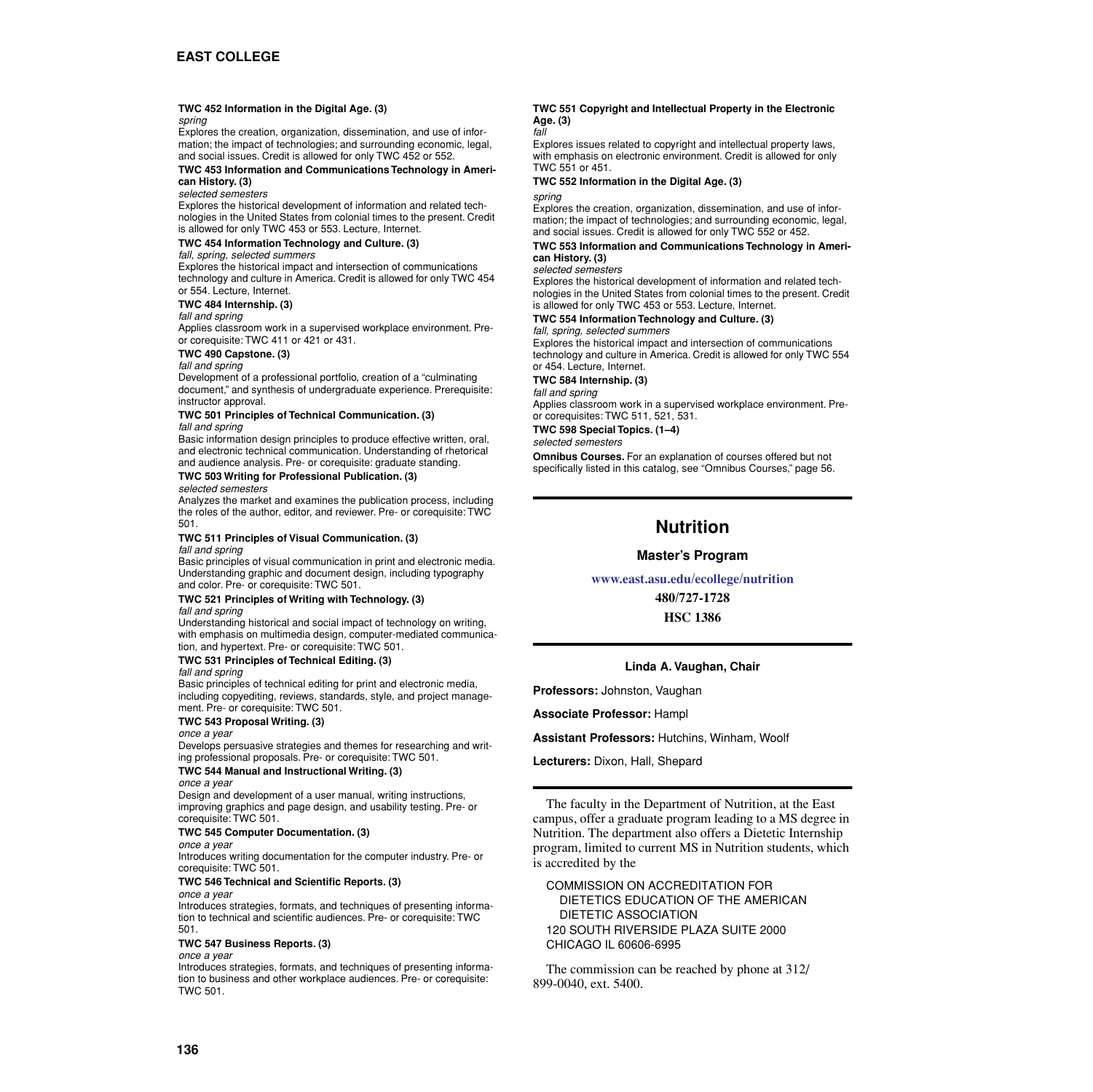**Admission.** Applications for admission and graduate assistantships are accepted until February 1 preceding the fall semester to which the applicant is seeking admission. In addition to meeting Division of Graduate Studies requirements, students must submit an official record of their scores on the Graduate Record Examination, three letters of recommendation, a résumé of employment and academic experiences, and the completed departmental Supplementary Information Form. Students wishing to be considered for graduate assistantships must also complete the Division of Graduate Studies and departmental forms. The prerequisites for graduate work in Nutrition are as follows: anatomy and physiology with laboratory, biochemistry with laboratory, general chemistry with laboratory, general nutrition, introductory statistics, microbiology with laboratory, and organic chemistry with laboratory. For admission procedures for the optional Dietetic Internship, see ["Dietetic](#page-10-0)  [Internship," on this page](#page-10-0).

**Program of Study.** The program of study consists of a minimum of 30 semester hours. Required courses are NTR 500 and 501, Research Methods in Nutrition I and II (or equivalent courses, with advisor approval), three to six semester hours of 500-level statistics courses approved by an advisor, six semester hours of thesis/research credit, and six semester hours of nutrition seminars selected from NTR 531, 532, and/or 598. Students completing the Dietetic Internship must also complete six semester hours of NTR 580 Dietetics Practicum; only three semester hours of NTR 580 may be applied toward the MS degree. Additional courses may be selected upon consultation with an advisor.

### **Foreign Language Requirements.** None.

**Thesis Requirements.** A thesis is required.

**Final Examination.** A final oral examination in defense of the thesis is required.

### **RESEARCH ACTIVITY**

The faculty in the Department of Nutrition are engaged in a broad range of research activities. Undergraduate students are encouraged to collaborate with faculty and graduate students in the research process. Department faculty are well recognized for their research in the areas of Vitamin C and phytochemical metabolism, nutrition and exercise, the nutrient intake and status of children and young adults, and the nutritional status of free-living and homebound elderly. Nutrition faculty conduct controlled metabolic feeding studies, analyze national food and nutrient data sets, and assess the nutritional status of children and adults. Interdisciplinary research is conducted in conjunction with agribusiness, anthropology, exercise and wellness, immunology, nursing, and other faculty. For more information, access the Department of Nutrition Web site at [www.east.asu.edu/](http://www.east.asu.edu/ecollege/nutrition) [ecollege/nutrition.](http://www.east.asu.edu/ecollege/nutrition)

<span id="page-10-0"></span>**Dietetic Internship.** Admission to the Dietetic Internship is limited to the following students with regular or unconditional admission to the Department of Nutrition's graduate program: (1) graduate students who are currently in good academic standing in the MS degree program in Nutrition at ASU and who have completed at least six graduate semester hours from the ASU Department of Nutrition; and (2) students who have already completed the MS degree in Nutrition from ASU in the past and meet all other admission requirements. Admission to the Dietetic Internship also requires submission of an official Verification Statement documenting successful completion of a Didactic Program in Dietetics (DPD). If DPD requirements have not been met at the time application to the Dietetic Internship is made, students must submit an Intent to Complete form and all DPD courses must be completed before entering the internship. Students must provide documentation that a minimum of 150 hours of clinical experience has been completed within the past five years. Students must complete both the MS degree requirements and the Internship practicum requirements to satisfy the Dietetic Internship requirements and establish eligibility to sit for the Registration Examination for Dietitians.

### **NUTRITION (NTR)**

#### **NTR 440 Advanced Human Nutrition I. (3)** *fall*

Metabolic reactions and interrelationships of vitamins, minerals, and water. Prerequisites: BIO 201; NTR 241. Corequisite: BIO 202.

### **NTR 441 Advanced Human Nutrition II. (3)**

#### *spring*

Metabolic reactions and interrelationships of carbohydrate, lipid, and protein. Prerequisites: BCH 361 and BIO 202 and NTR 241 (or their equivalents).

### **NTR 442 Experimental Foods. (3)**

#### *selected semesters*

Food product development techniques, food evaluation and testing, and investigation of current research into food composition. 2 hours lecture, 3 hours lab. Fee. Prerequisites: CHM 231; NTR 142.

#### **NTR 444 Medical Nutrition Therapy. (3)**

#### *spring and summer*

Principles of medical nutrition therapy for prevention and treatment of disease and promotion of health. Prerequisites: BIO 201 and 202 and NTR 341 (or their equivalents). CHM 231 strongly recommended.

### **NTR 445 Management of Food Service Systems. (3)**

*fall and spring*

Standardized methods of quantity food preparation, operation of institutional equipment, institutional menu planning, quantity food experiences. Integrated lecture/lab. Fee. Prerequisites: NTR 142 and 344 (or their equivalents).

#### **NTR 446 Human Nutrition Assessment Lecture/Laboratory. (3)** *fall and spring*

Clinical and biochemical evaluation of nutritional status. 2 hours lecture, 3 hours lab. Fee. Prerequisites: BCH 361, 367; NTR 440 (or 441).

### **NTR 448 Community Nutrition. (3)**

*fall and spring*

Food-related behaviors; organization and delivery of nutrition services; program design, implementation, and evaluation strategies; nutrition assessment of populations. Prerequisite: NTR 241 (or its equivalent).

#### **NTR 450 Nutrition in the Life Cycle I. (3)** *fall*

Emphasizes nutritional needs and problems during pregnancy, lactation, infancy, and childhood. Prerequisite: NTR 100 or 241 (or its equivalent).

#### **NTR 451 Nutrition in the Life Cycle II. (3)** *spring*

Nutritional needs and problems of adults, particularly the elderly. Prerequisite: NTR 100 or 241 (or its equivalent).

#### **NTR 500 Research Methods in Nutrition I. (3)** *fall*

Experimental design; overview of data collection techniques; laboratory analyses; statistical methods; development of thesis proposal. Integrated lecture/lab. Fee. Prerequisites: 1 course each in advanced nutrition, biochemistry, and statistics.